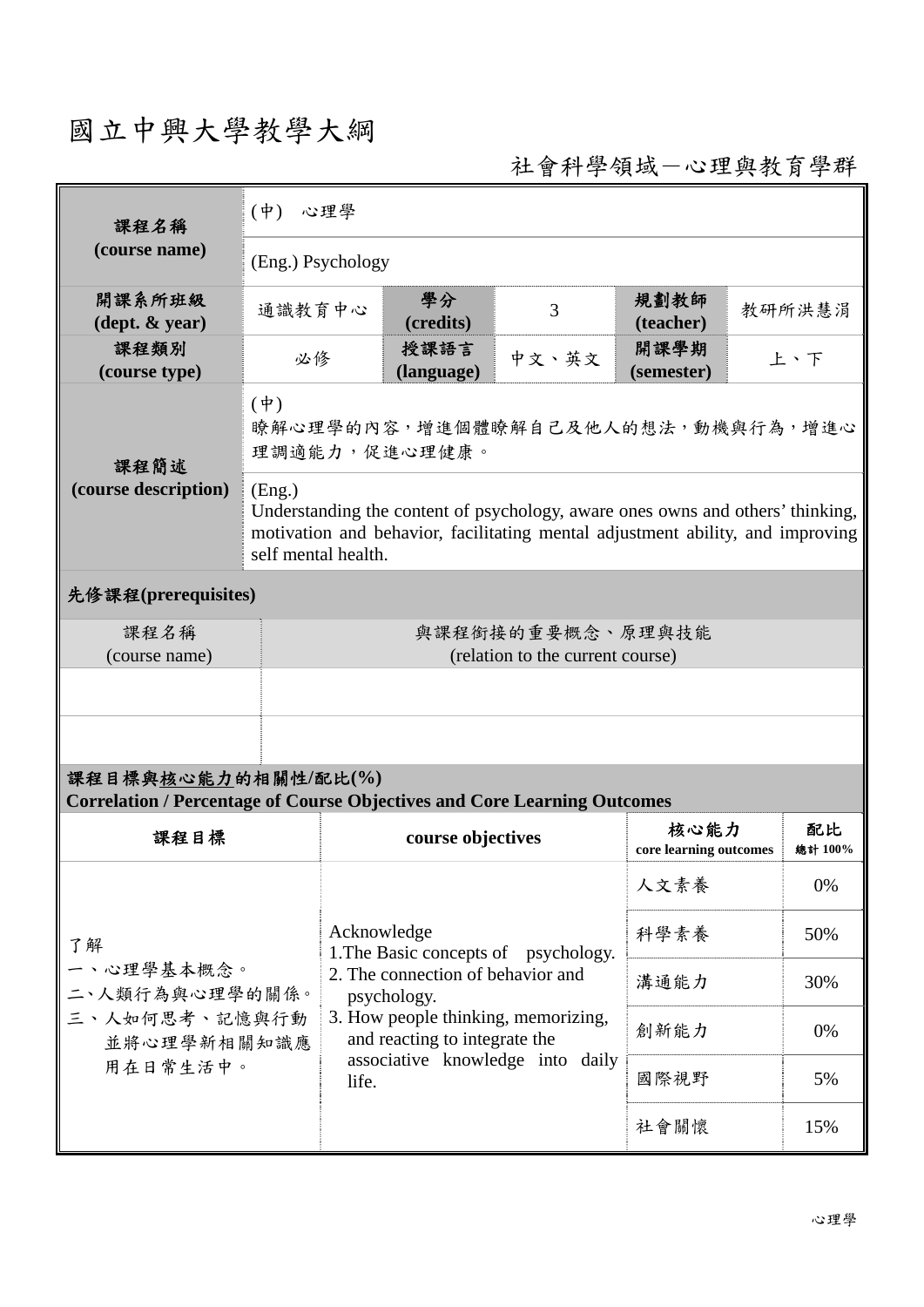| 課程目標之教學方法與評量方式                                                                                                                                                                                                                                 |                                                                                                                                                                                                                                                                                                                                                                                                                                                                                                                              |                                                     |  |  |  |  |  |
|------------------------------------------------------------------------------------------------------------------------------------------------------------------------------------------------------------------------------------------------|------------------------------------------------------------------------------------------------------------------------------------------------------------------------------------------------------------------------------------------------------------------------------------------------------------------------------------------------------------------------------------------------------------------------------------------------------------------------------------------------------------------------------|-----------------------------------------------------|--|--|--|--|--|
| <b>Teaching Strategies and Assessment Methods for Course Objectives</b>                                                                                                                                                                        |                                                                                                                                                                                                                                                                                                                                                                                                                                                                                                                              |                                                     |  |  |  |  |  |
| 課程目標                                                                                                                                                                                                                                           | 教學方法                                                                                                                                                                                                                                                                                                                                                                                                                                                                                                                         | 評量方式                                                |  |  |  |  |  |
| 同上段                                                                                                                                                                                                                                            | 講授<br>討論/報告                                                                                                                                                                                                                                                                                                                                                                                                                                                                                                                  | 期中考 30%<br>期末考 30%<br>上課參與與討論 20%<br>專題報告與心理學實作 20% |  |  |  |  |  |
| 授課內容 (單元名稱與內容、習作/考試進度、備註)<br>(course content and homework/tests schedule)                                                                                                                                                                      |                                                                                                                                                                                                                                                                                                                                                                                                                                                                                                                              |                                                     |  |  |  |  |  |
| 1.<br>課程說明(何謂心理學)<br>感覺與賦予意義<br>2.<br>3.<br>注意力與意識<br>專長專題演講<br>4.<br>記憶力與思考<br>5.<br>思考與運用語言<br>6.<br>7.<br>智力與創造力<br>8. 影片放映與討論<br>9. 期中考<br>10. 情緒與動機<br>11. 如何學習,有效嗎?<br>12. 成長,生理、心理與社會性的成長<br>14. 專題演講<br>15 性格心理學<br>17. 諮商或與輔導老師相遇的經驗? | 13. 別人如何影響我,我如何受別人影響?<br>16. 心理如果生病或有罣礙?如何才算心理健康?<br>18. 期末考心理如果生病或有罣礙?如何才算心理健康?                                                                                                                                                                                                                                                                                                                                                                                                                                             |                                                     |  |  |  |  |  |
| 教科書&參考書目(書名、作者、書局、代理商、說明)<br>(textbook & other references)                                                                                                                                                                                     |                                                                                                                                                                                                                                                                                                                                                                                                                                                                                                                              |                                                     |  |  |  |  |  |
| (Text Books)<br>Company.<br>普通心理學<br>心理學方法<br>心理測驗                                                                                                                                                                                             | Sternberg, R. J. (2000/2003). Pathways to psychology2E 普通心理學(鄭昭明譯)。新加坡:湯姆生。<br>Sternberg, R. J. (2000). Pathways to psychology2E. Singapore: Thomson Learning.<br>Gazzaniga, M. S. & Heatherton, T. F. (2006). Psychological science 2E.New York: W.W. Norton&<br>Gerrig, R. J. & Zimbardo, P. G. (2002). Psychology and Life 17E. Boston: Ally & Bacon.<br>Gleitman.洪蘭譯。(1997)。心理學 (上) (下)。台北:遠流 。<br>葛樹人。 (1996) 。心理測驗學 (三版) 。台北:桂冠。<br>郭生玉。(2001)。心理與教育測驗。台北:精華。<br>Anastasi, A.; Urbina, S. &. 危芷芬譯。(1997)。心理測驗學。台北: 雙葉。 |                                                     |  |  |  |  |  |